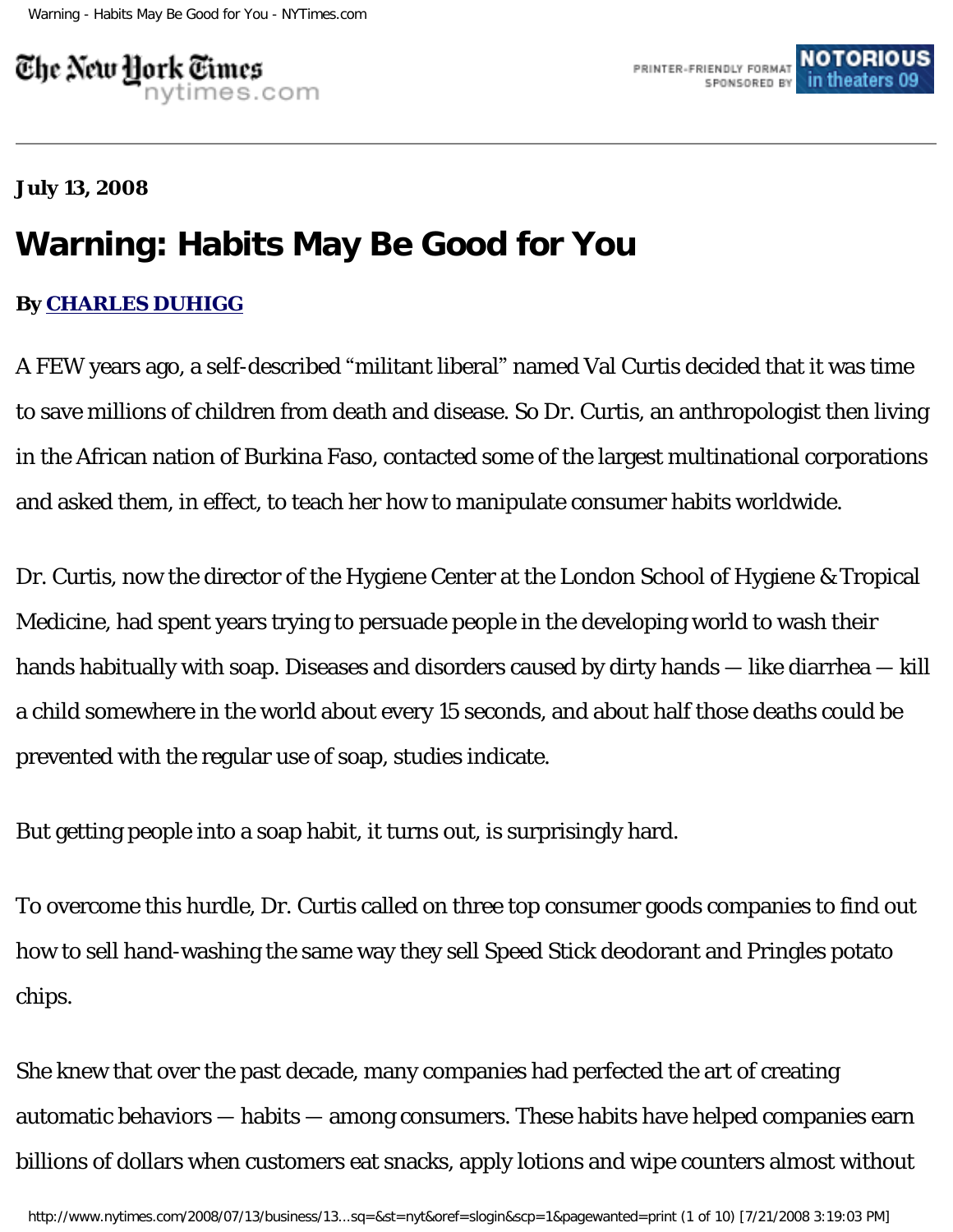thinking, often in response to a carefully designed set of daily cues.

"There are fundamental public health problems, like hand washing with soap, that remain killers only because we can't figure out how to change people's habits," Dr. Curtis said. "We wanted to learn from private industry how to create new behaviors that happen automatically."

The companies that Dr. Curtis turned to  $-$  [Procter & Gamble](http://topics.nytimes.com/top/news/business/companies/procter_and_gamble/index.html?inline=nyt-org), [Colgate-Palmolive](http://topics.nytimes.com/top/news/business/companies/colgate_palmolive_company/index.html?inline=nyt-org) and Unilever — had invested hundreds of millions of dollars finding the subtle cues in consumers' lives that corporations could use to introduce new routines.

If you look hard enough, you'll find that many of the products we use every day — chewing gums, skin moisturizers, disinfecting wipes, air fresheners, water purifiers, health snacks, antiperspirants, colognes, teeth whiteners, fabric softeners, vitamins — are results of manufactured habits. A century ago, few people regularly brushed their teeth multiple times a day. Today, because of canny advertising and public health campaigns, many Americans habitually give their pearly whites a cavity-preventing scrub twice a day, often with Colgate, Crest or one of the other brands advertising that no morning is complete without a minty-fresh mouth.

A few decades ago, many people didn't drink water outside of a meal. Then beverage companies started bottling the production of far-off springs, and now office workers unthinkingly sip bottled water all day long. Chewing gum, once bought primarily by adolescent boys, is now featured in commercials as a breath freshener and teeth cleanser for use after a meal. Skin moisturizers — which are effective even if applied at high noon — are advertised as part of morning beauty rituals, slipped in between hair brushing and putting on makeup.

"OUR products succeed when they become part of daily or weekly patterns," said Carol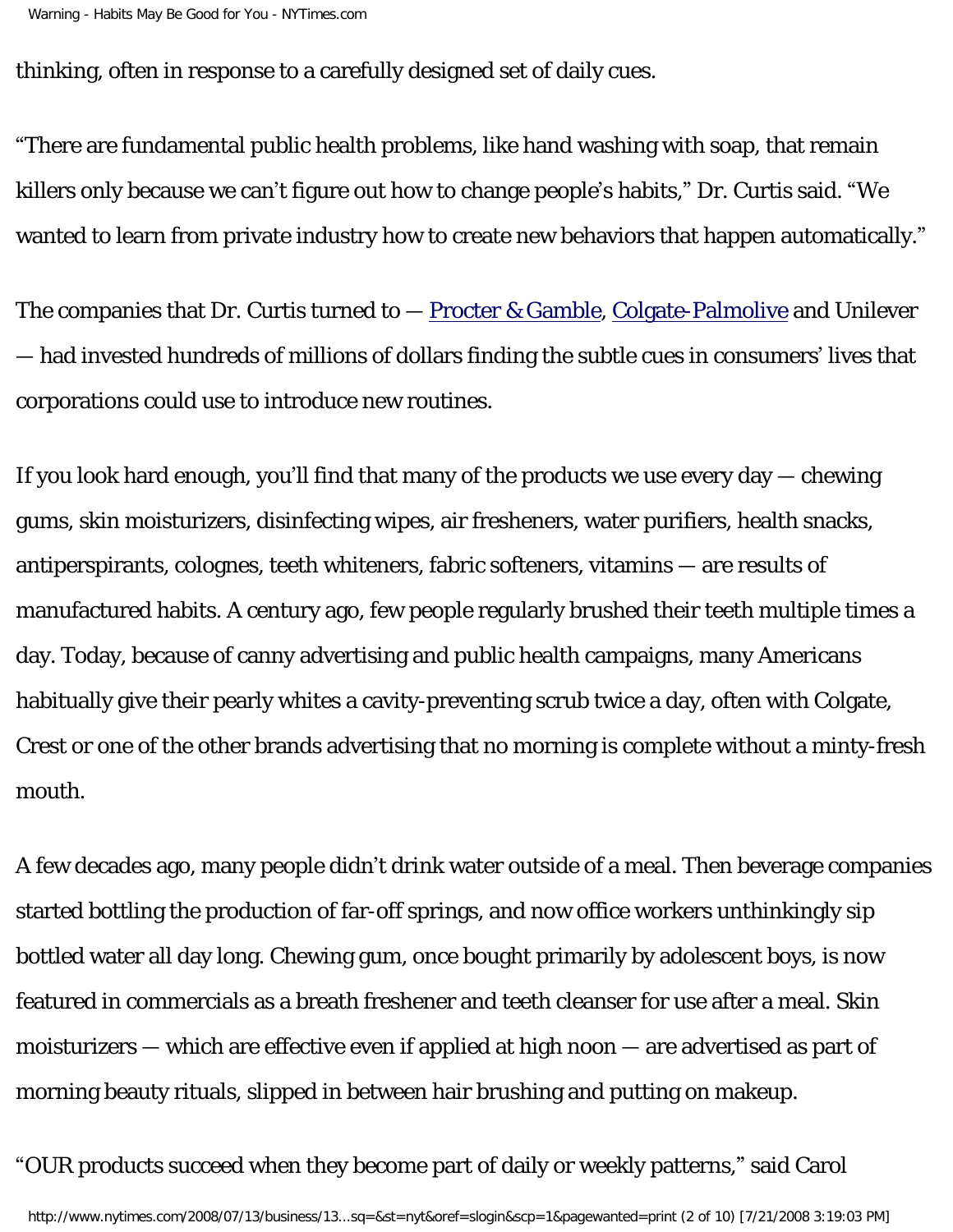Berning, a consumer psychologist who recently retired from Procter & Gamble, the company that sold \$76 billion of Tide, Crest and other products last year. "Creating positive habits is a huge part of improving our consumers' lives, and it's essential to making new products commercially viable."

Through experiments and observation, social scientists like Dr. Berning have learned that there is power in tying certain behaviors to habitual cues through relentless advertising.

As this new science of habit has emerged, controversies have erupted when the tactics have been used to sell questionable beauty creams or unhealthy foods. But for activists like Dr. Curtis, this emerging research offers a type of salvation.

For years, many public health campaigns that aimed at changing habits have been failures. Earlier this decade, two researchers affiliated with [Vanderbilt University](http://topics.nytimes.com/top/reference/timestopics/organizations/v/vanderbilt_university/index.html?inline=nyt-org) examined more than 100 studies on the effectiveness of antidrug campaigns and found that, in some cases, viewers' levels of drug abuse actually increased when commercials were shown, perhaps in part because the ads reminded them about that bag of weed in the sock drawer.

A few years later, another group examined the effectiveness of advertising condom use to prevent AIDS. In some cases, rates of unprotected sex actually went up — which some researchers suspected was because the commercials made people more frisky than cautious.

To teach hand washing, about seven years ago Dr. Curtis persuaded Procter & Gamble, Colgate-Palmolive and Unilever to join an initiative called the Global Public-Private Partnership for Handwashing With Soap. The group's goal was to double the hand-washing rate in Ghana, a West African nation where almost every home contains a soap bar but only 4 percent of adults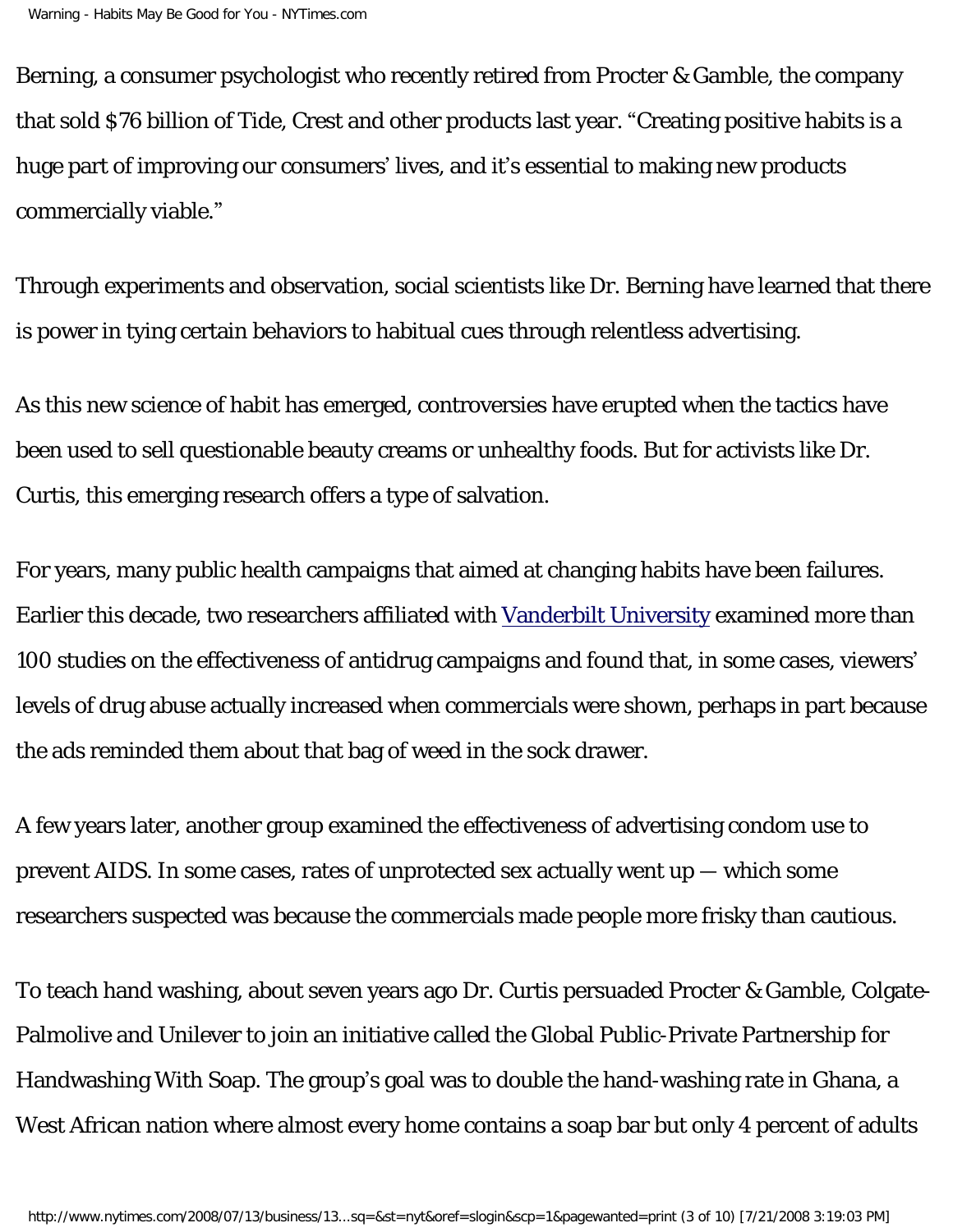Over the last several years, such partnerships between corporations and those trying to save the world have become commonplace. Companies like [Microsoft](http://topics.nytimes.com/top/news/business/companies/microsoft_corporation/index.html?inline=nyt-org), [Pfizer](http://topics.nytimes.com/top/news/business/companies/pfizer_inc/index.html?inline=nyt-org) and [General Electric](http://topics.nytimes.com/top/news/business/companies/general_electric_company/index.html?inline=nyt-org) have worked with nonprofit groups on health, technology and energy programs.

Not everyone is comfortable with the arrangements. Some critics complain that public health professionals are becoming too cozy with companies ultimately focused on their bottom lines. Others worry that these advertising techniques may be manipulative.

But what Dr. Curtis learned in Ghana suggests that saving the world may be as easy as hawking chewing gum, or, to use a more contemporary example, as simple as training Americans to spray perfumed water on couches that are already clean.

FEBREZE — the perfumed water used on couches — is one of the most successful examples of a habit-creation campaign, and, in a sense, the playbook for how Ghana learned to wash its hands.

Procter & Gamble introduced Febreze in 1996 as a way to remove odors from smelly clothes. Consumer surveys had shown that people were leaving their jackets and blouses outside after an evening in a smoke-filled bar. P.& G., which at the time already sold products that cleaned one out of every two laundry loads washed in American homes, decided to spend millions to create a spray to remove offensive smells.

The company ran advertisements of a woman complaining about a blazer that smelled like cigarette smoke. Other ads focused on smelly pets, sweaty teenagers and stinky minivan interiors.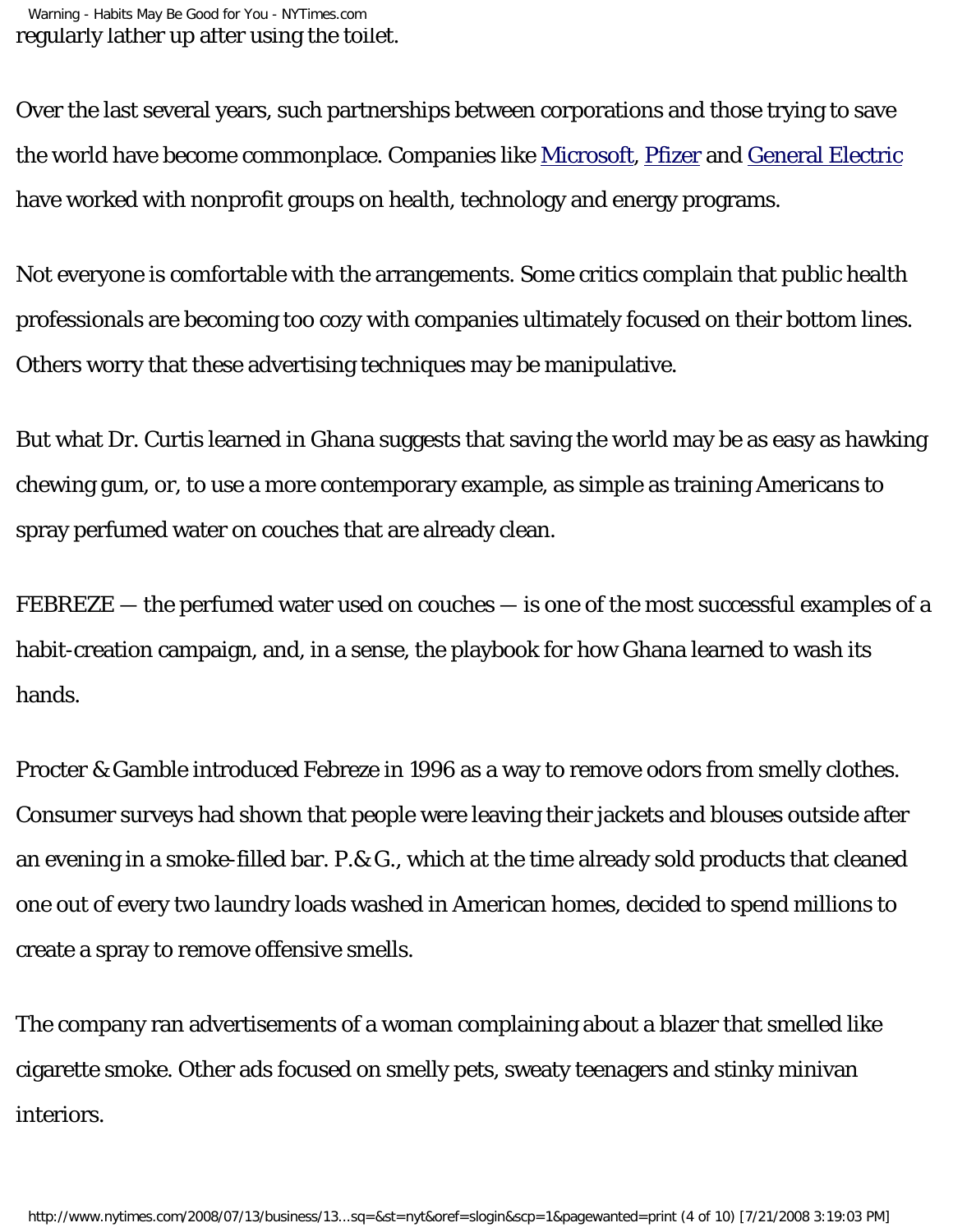But Febreze flopped. In fact, early sales were so disappointing that the company considered canceling the entire project.

One of the biggest problems, P.& G.'s researchers discovered, was that bad smells simply didn't happen often enough in consumers' lives. Interviews showed that consumers liked Febreze when they used it, but that many customers simply forgot that it was in the house.

At about the same time, the company's staff psychologists were beginning to extend their understanding of how habits are formed.

"For most of our history, we've sold newer and better products for habits that already existed," said Dr. Berning, the P.& G. psychologist. "But about a decade ago, we realized we needed to create new products. So we began thinking about how to create habits for products that had never existed before."

Academics were also beginning to focus on habit formation. Researchers like Wendy Wood at [Duke University](http://topics.nytimes.com/top/reference/timestopics/organizations/d/duke_university/index.html?inline=nyt-org) and Brian Wansink at Cornell were examining how often smokers quit while vacationing and how much people eat when their plates are deceptively large or small.

Those and other studies revealed that as much as 45 percent of what we do every day is habitual — that is, performed almost without thinking in the same location or at the same time each day, usually because of subtle cues.

For example, the urge to check e-mail or to grab a cookie is likely a habit with a specific prompt. Researchers found that most cues fall into four broad categories: a specific location or time of day, a certain series of actions, particular moods, or the company of specific people. The e-mail urge, for instance, probably occurs after you've finished reading a document or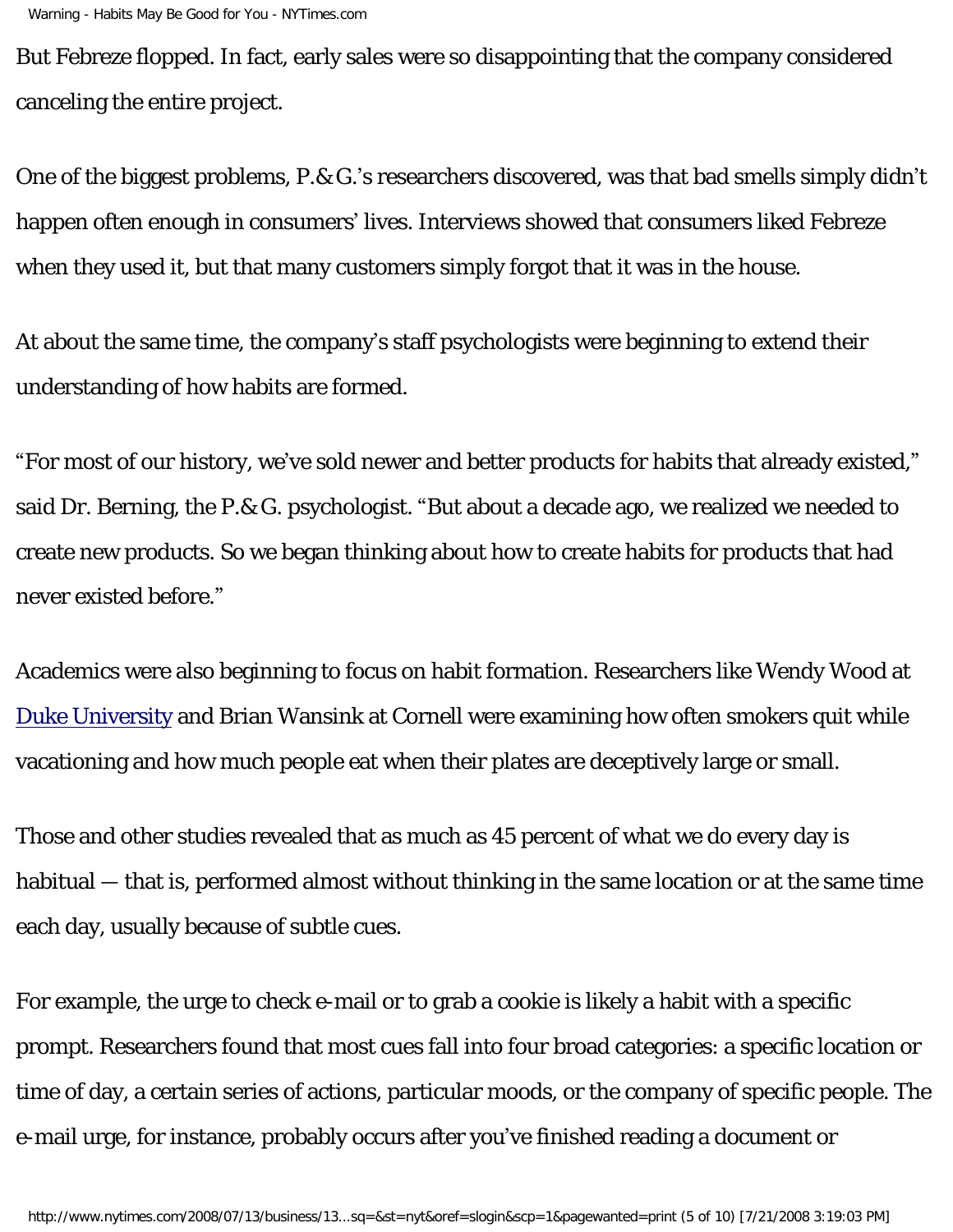completed a certain kind of task. The cookie grab probably occurs when you're walking out of the cafeteria, or feeling sluggish or blue.

Our capacity to develop such habits is an invaluable evolutionary advantage. But when they run amok, things can become tricky.

Consider a series of experiments Dr. Wansink performed with a bowl of tomato soup that was secretly connected to a tube that pumped more and more liquid into the bowl. Diners ended up eating almost twice as much soup as usual, though they didn't report feeling any fuller after the meal.

Dr. Wood studied exercise habits among students who transferred from one college to another. When locations remained stable — the new school had an outdoor track just like the old school, for example — students continued running regularly. But if the tracks were too different, the exercise tapered off, on average. In another experiment, conducted by researchers studying smokers, those wanting to quit were more than twice as successful if they started kicking the habit while on vacation, when surrounded by unfamiliar people and places.

"Habits are formed when the memory associates specific actions with specific places or moods," said Dr. Wood, a professor of psychology and neuroscience at Duke. "If you regularly eat chips while sitting on the couch, after a while, seeing the couch will automatically prompt you to reach for the Doritos. These associations are sometimes so strong that you have to replace the couch with a wooden chair for a diet to succeed."

The researchers at P.& G. realized that these types of findings had enormous implications for selling Febreze. Because bad smells occurred too infrequently for a Febreze habit to form, marketers started looking for more regular cues on which they could capitalize.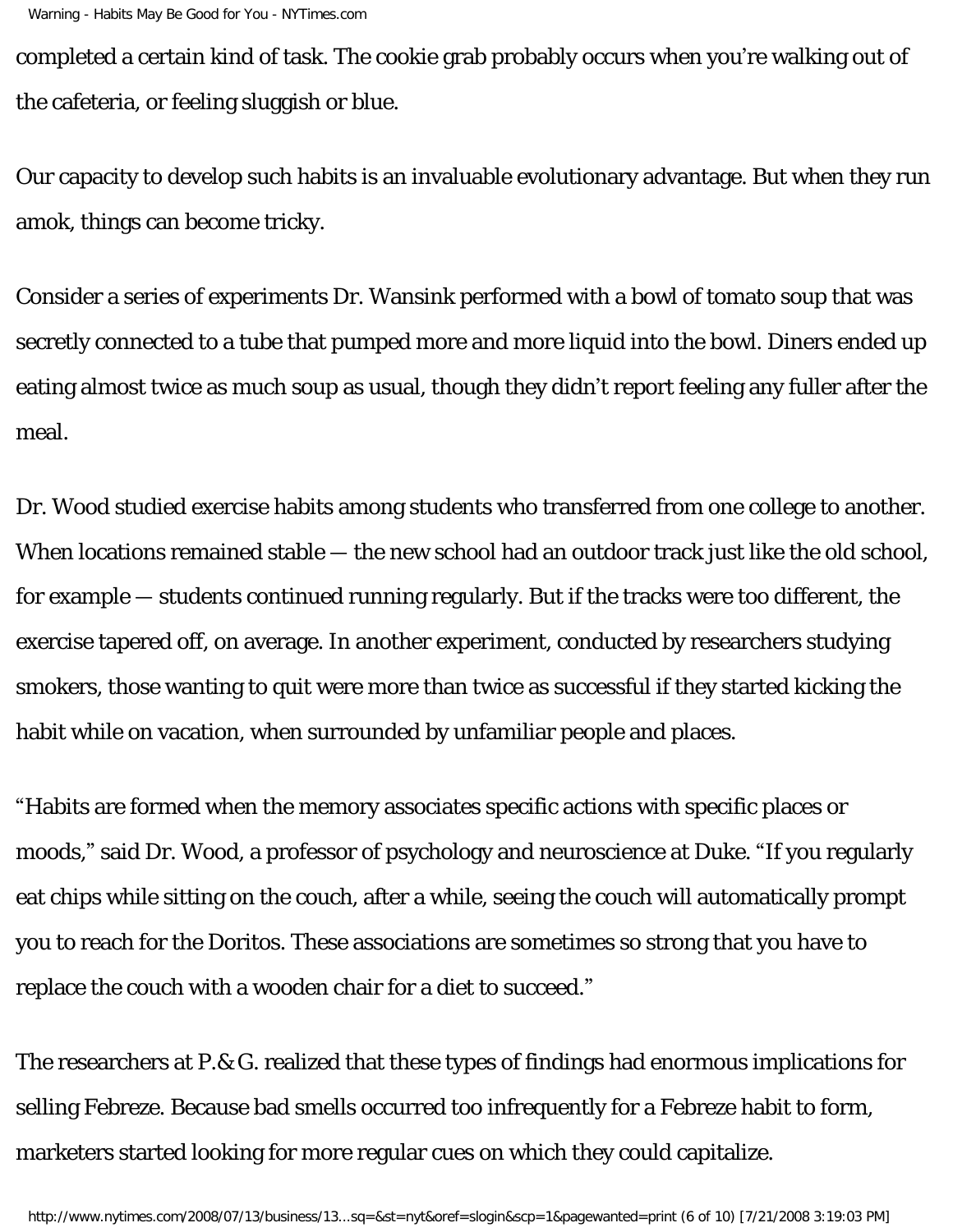The perfect cue, they eventually realized, was the act of cleaning a room, something studies showed their target audience did almost daily. P.& G. produced commercials showing women spraying Febreze on a perfectly made bed and spritzing freshly laundered clothing. The product's imagery was revamped to incorporate open windows and gusts of fresh wind — an airing that is part of the physical and emotional cleaning ritual.

"We learned from consumer interviews that there was an opportunity to cue the clean smell of Febreze to a clean room," Dr. Berning said. "We positioned it as the finishing touch to a mundane chore. It's the icing that shows you did a good job."

In a sense, a product originally intended for use on piles of smelly, dirty clothes was eclipsed by its exact opposite — a product used when women confronted a clean and tidy living room. And the more women sprayed, the more automatic the behavior became.

Today, Febreze is one of P.& G.'s greatest successes. Customers habitually spray tidied living rooms, clean kitchens, loads of fresh laundry and, according to one of the most recent commercials, spotless minivans. In the most recent fiscal year, consumers in North America alone spent \$650 million buying Febreze, according to the company.

Dozens of other companies have also redesigned advertising campaigns around habitual cues. Beer commercials, once filled with busty women in ill-fitting tops, are now more likely to feature groups of buddies, because research shows that groups of friends are one of the strongest habit cues. Candy bar companies, through commercials, have tied their products to low-energy cues, transforming what was once a dessert into a pick-me-up for cubicle dwellers.

FOR Dr. Curtis and the Global Public-Private Partnership for Handwashing With Soap, such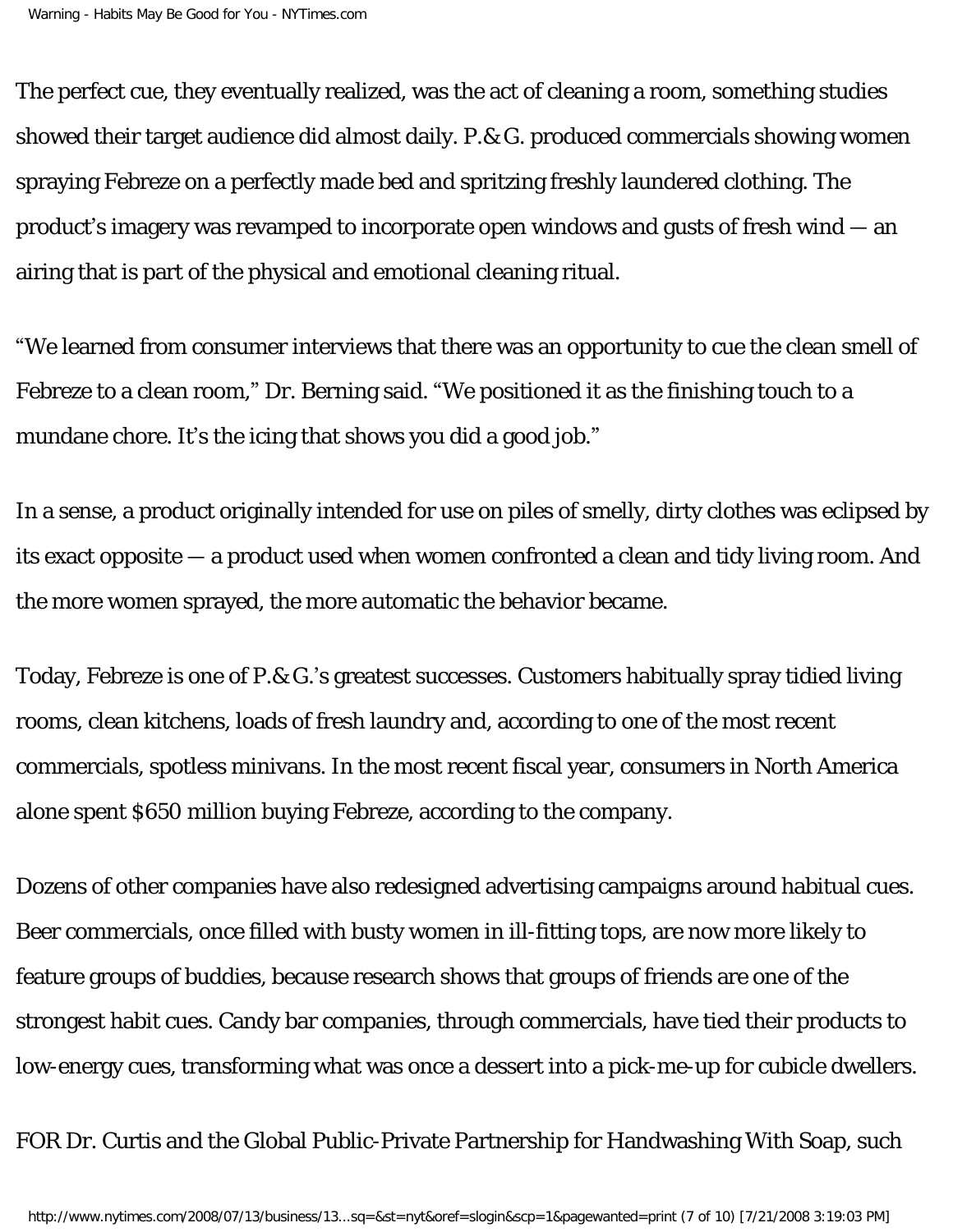tactics offered enormous promise in a country like Ghana.

That nation offered a conundrum: Almost half of its people were accustomed to washing their hands with water after using the restroom or before eating. And local markets were filled with cheap, colorful soap bars. But only about 4 percent of Ghanaians used soap as part of their postrestroom hand-washing regime, studies showed.

"We could talk about germs until we were blue in the face, and it didn't change behaviors," Dr. Curtis said. So she and her colleagues asked Unilever for advice in designing survey techniques that ultimately studied hundreds of mothers and their children.

They discovered that previous health campaigns had failed because mothers often didn't see symptoms like diarrhea as abnormal, but instead viewed them as a normal aspect of childhood.

However, the studies also revealed an interesting paradox: Ghanaians used soap when they felt that their hands were dirty — after cooking with grease, for example, or after traveling into the city. This hand-washing habit, studies showed, was prompted by feelings of disgust. And surveys also showed that parents felt deep concerns about exposing their children to anything disgusting.

SO the trick, Dr. Curtis and her colleagues realized, was to create a habit wherein people felt a sense of disgust that was cued by the toilet. That queasiness, in turn, could become a cue for soap.

A sense of bathroom disgust may seem natural, but in many places toilets are a symbol of cleanliness because they replaced pit latrines. So Dr. Curtis's group had to create commercials that taught viewers to feel a habitual sense of unseemliness surrounding toilet use.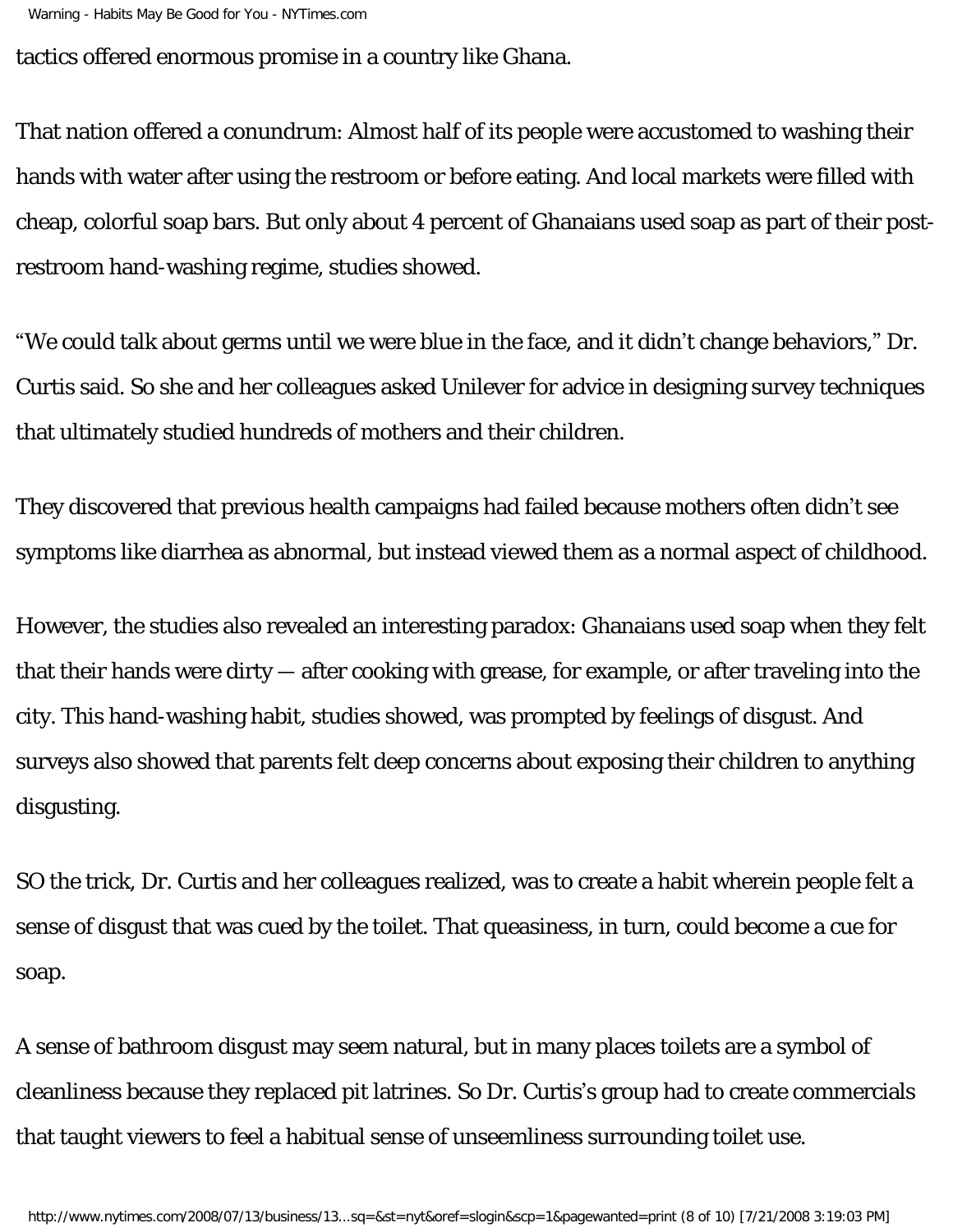Their solution was ads showing mothers and children walking out of bathrooms with a glowing purple pigment on their hands that contaminated everything they touched.

The commercials, which began running in 2003, didn't really sell soap use. Rather, they sold disgust. Soap was almost an afterthought — in one 55-second television commercial, actual soapy hand washing was shown only for 4 seconds. But the message was clear: The toilet cues worries of contamination, and that disgust, in turn, cues soap.

"This was radically different from most public health campaigns," said Beth Scott, an infectiousdisease specialist who worked with Dr. Curtis on the Ghana campaign. "There was no mention of sickness. It just mentions the yuck factor. We learned how to do that from the marketing companies."

The ads had their intended effect. By last year, Ghanaians surveyed by members of Dr. Curtis's team reported a 13 percent increase in the use of soap after the toilet. Another measure showed even greater impact: reported soap use before eating went up 41 percent.

And while those statistics haven't silenced critics who say habit-forming advertisements are worrisome, they have convinced people who run other public health initiatives that the Ghana experiment is on the right track.

Today, public health campaigns elsewhere for condom use and to fight drug abuse and obesity are being revamped to employ habit-formation characteristics, according to people involved in those efforts. One of the largest American antismoking campaigns, in fact, is explicitly focused on habits, with commercials and Web sites intended to teach smokers how to identify what cues them to reach for a cigarette.